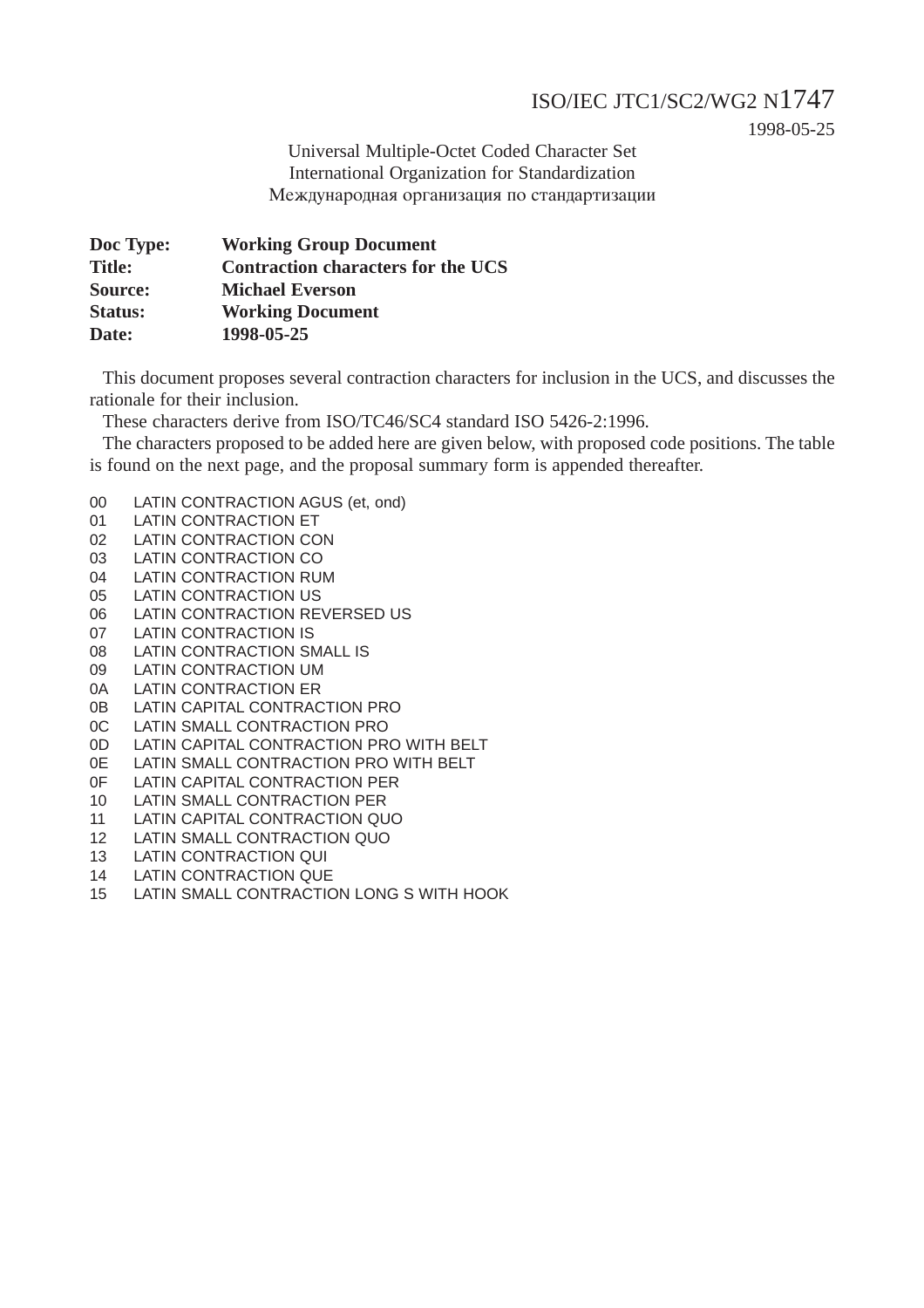### TABLE xxx - Rows xx: CONTRACTIONS

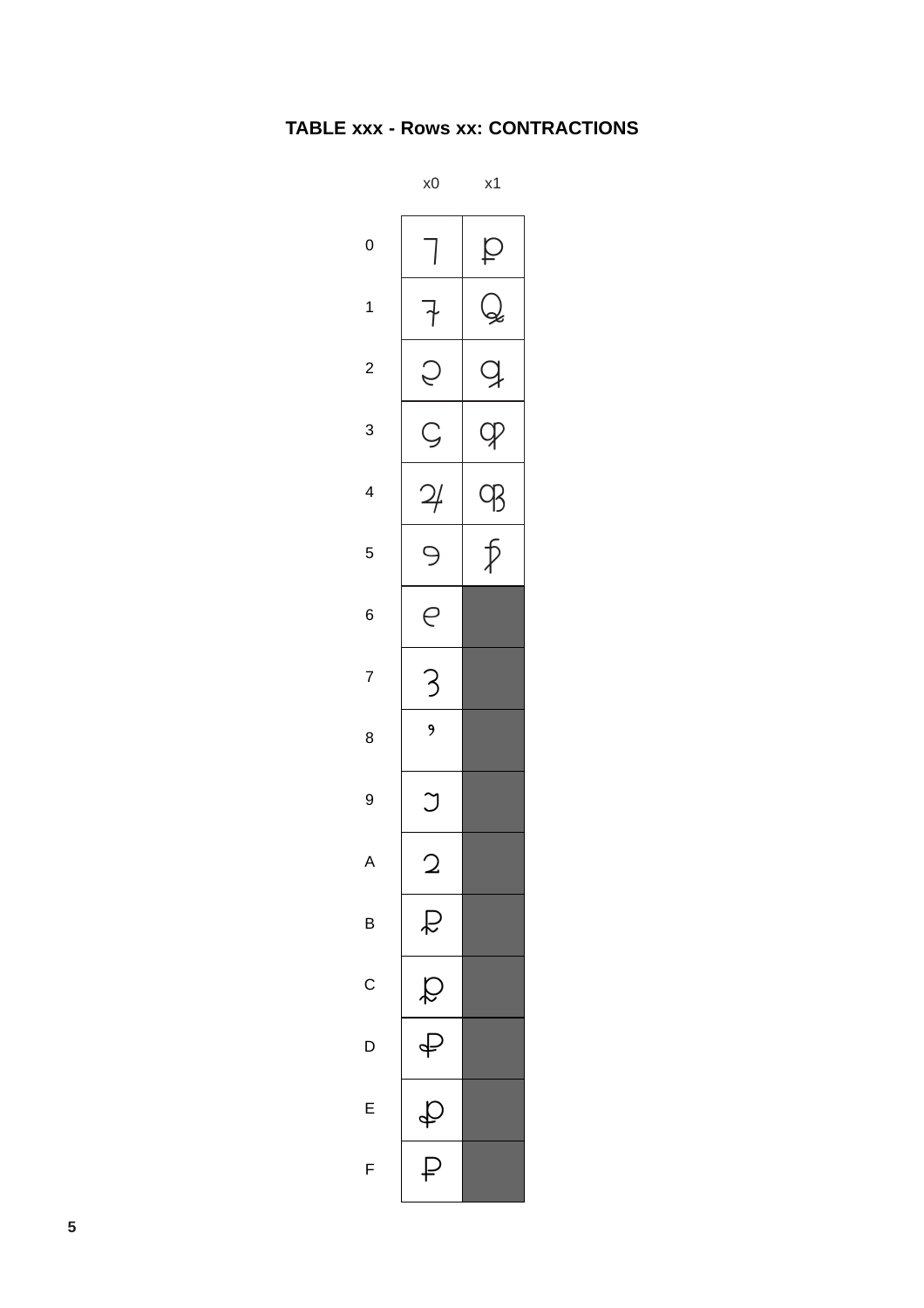# **A. Administrative**

**1. Title** Contraction characters for the UCS **2. Requester's name** Michael Everson, EGT (WG2 member for Ireland) **3. Requester type** Expert contribution **4. Submission date** 1998-05-25 **5. Requester's reference 6a. Completion** This is a complete proposal. **6b. More information to be provided?** No

## **B. Technical -- General**

**1a. New script? Name?** No. **1b. Addition of characters to existing block? Name?** A new block is proposed for these characters **2. Number of characters** 22 **3. Proposed category** Category A **4. Proposed level of implementation and rationale** Level 1 noncombining characters. **5a. Character names included in proposal?** Yes **5b. Character names in accordance with guidelines?** Yes **5c. Character shapes reviewable?** Yes **6a. Who will provide computerized font?** Michael Everson, Everson Gunn Teoranta **6b. Font currently available?** Yes **6c. Font format?** TrueType **7a. Are references (to other character sets, dictionaries, descriptive texts, etc.) provided?** Yes. See ISO 5426-2:1996. **7b. Are published examples (such as samples from newspapers, magazines, or other sources) of use of proposed characters attached?** Hardcopy is provided to for WG2 distribution. See also http://www.indigo.ie/egt/standards/iso10646/pdf/iso-5426-2.pdf **8. Does the proposal address other aspects of character data processing?** No.

# **C. Technical -- Justification**

**1. Contact with the user community?**